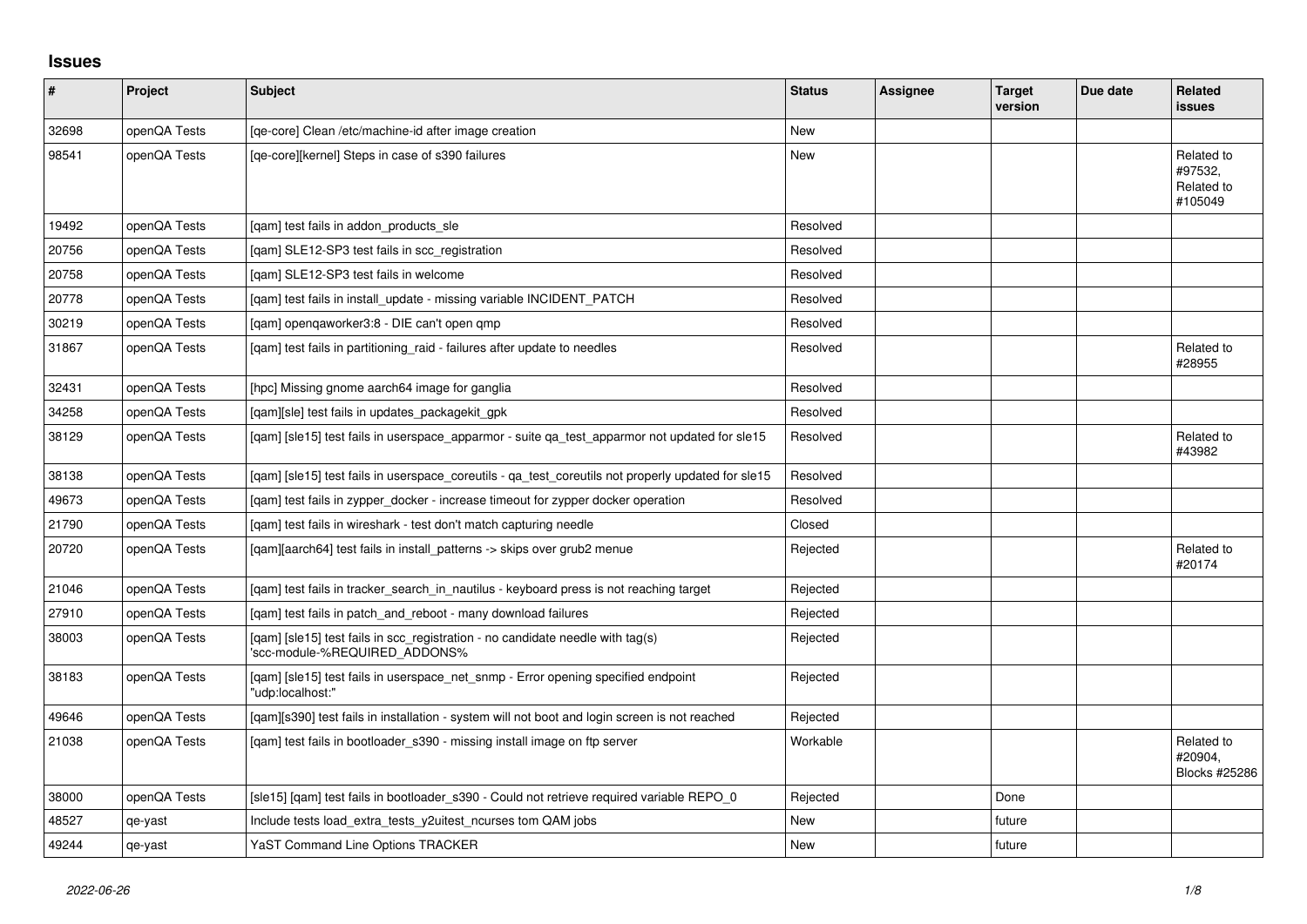| $\sharp$ | Project        | <b>Subject</b>                                                                             | <b>Status</b> | Assignee   | <b>Target</b><br>version | Due date | Related<br>issues                                                         |
|----------|----------------|--------------------------------------------------------------------------------------------|---------------|------------|--------------------------|----------|---------------------------------------------------------------------------|
| 49256    | qe-yast        | Regression test yast audit-laf                                                             | New           |            | future                   |          |                                                                           |
| 49259    | qe-yast        | Regression test yast dhcp-server                                                           | New           |            | future                   |          |                                                                           |
| 49280    | qe-yast        | Regression test yast kdump                                                                 | New           |            | future                   |          |                                                                           |
| 49289    | qe-yast        | Regression test yast mail                                                                  | New           |            | future                   |          |                                                                           |
| 49304    | qe-yast        | Regression test yast nis                                                                   | New           |            | future                   |          |                                                                           |
| 49310    | qe-yast        | Regression test yast proxy                                                                 | New           |            | future                   |          |                                                                           |
| 66203    | openQA Tests   | [kernel][ltp] test fails in ioctl_loop05 - LOOP_SET_DIRECT_IO succeeded unexpectedly       | Resolved      |            | QE Kernel<br>Done        |          |                                                                           |
| 91076    | openQA Tests   | Test fails in install_ltp - 32bit version dependency on libmnl                             | Resolved      |            | QE Kernel<br>Done        |          |                                                                           |
| 65001    | openQA Tests   | SUT will stay in shutdown after reboot command on s390 svirt backend                       | Rejected      |            | QE Kernel<br>Done        |          | Is duplicate of<br>#62240                                                 |
| 66007    | openQA Tests   | [kernel] Add ASSET 1 variable back for PowerVM and baremetal jobs                          | Rejected      |            | QE Kernel<br>Done        |          | Related to<br>#65627                                                      |
| 67315    | openQA Tests   | [kernel][blktests] test fails in boot_to_desktop - YAML schedule not ready for s390x       | Rejected      |            | QE Kernel<br>Done        |          |                                                                           |
| 96158    | openQA Tests   | Remove RT product installation workaround                                                  | New           |            | QE Kernel<br>Todo        |          |                                                                           |
| 28297    | openQA Tests   | [qam] test fails in firefox_developertool - missed click                                   | Resolved      | bfilho     |                          |          | Related to<br>#33781                                                      |
| 38192    | openQA Tests   | [qam] [sle] test fails in firefox_flashplayer - tracking protection information is present | Rejected      | bfilho     |                          |          |                                                                           |
| 57266    | openQA Project | Forbid test suite name changes if used in job groups                                       | Resolved      | cdywan     | Done                     |          |                                                                           |
| 28288    | openQA Tests   | [qam] test fails in firefox_headers - missed keys on input                                 | Resolved      | coolo      |                          |          |                                                                           |
| 20760    | openQA Tests   | [qam] SLE12-SP3 test fails in add_update_test_repo                                         | Resolved      | dasantiago |                          |          |                                                                           |
| 30388    | openQA Project | [qam] openqaworker10:4 - worker fail all tests - qemu instances are left behind            | Resolved      | dasantiago | Done                     |          | Related to<br>#30595.<br>Related to<br>#30700, Has<br>duplicate<br>#31126 |
| 43244    | openQA Tests   | [sle][functional][u] test fails in ntp_client - new test fails on sle15                    | Rejected      | dheidler   | Milestone 20             |          | Related to<br>#43052                                                      |
| 46109    | openQA Tests   | [gam] test fails in addon products via SCC yast2                                           | Resolved      | dheidler   |                          |          | Related to<br>#44252                                                      |
| 67108    | openQA Tests   | [qam] test fails in install - incorrect job configuration XFSTESTS_REPO                    | Resolved      | dzedro     |                          |          |                                                                           |
| 28291    | openQA Tests   | [qam] test fails in firefox_passwd - incorrectly typed password                            | Resolved      | emiura     |                          |          |                                                                           |
| 89966    | openQA Tests   | [qe-core] Test kernel_multipath tries to install fixed version of mdadm                    | Resolved      | geor       | QE-Core:<br>Ready        |          |                                                                           |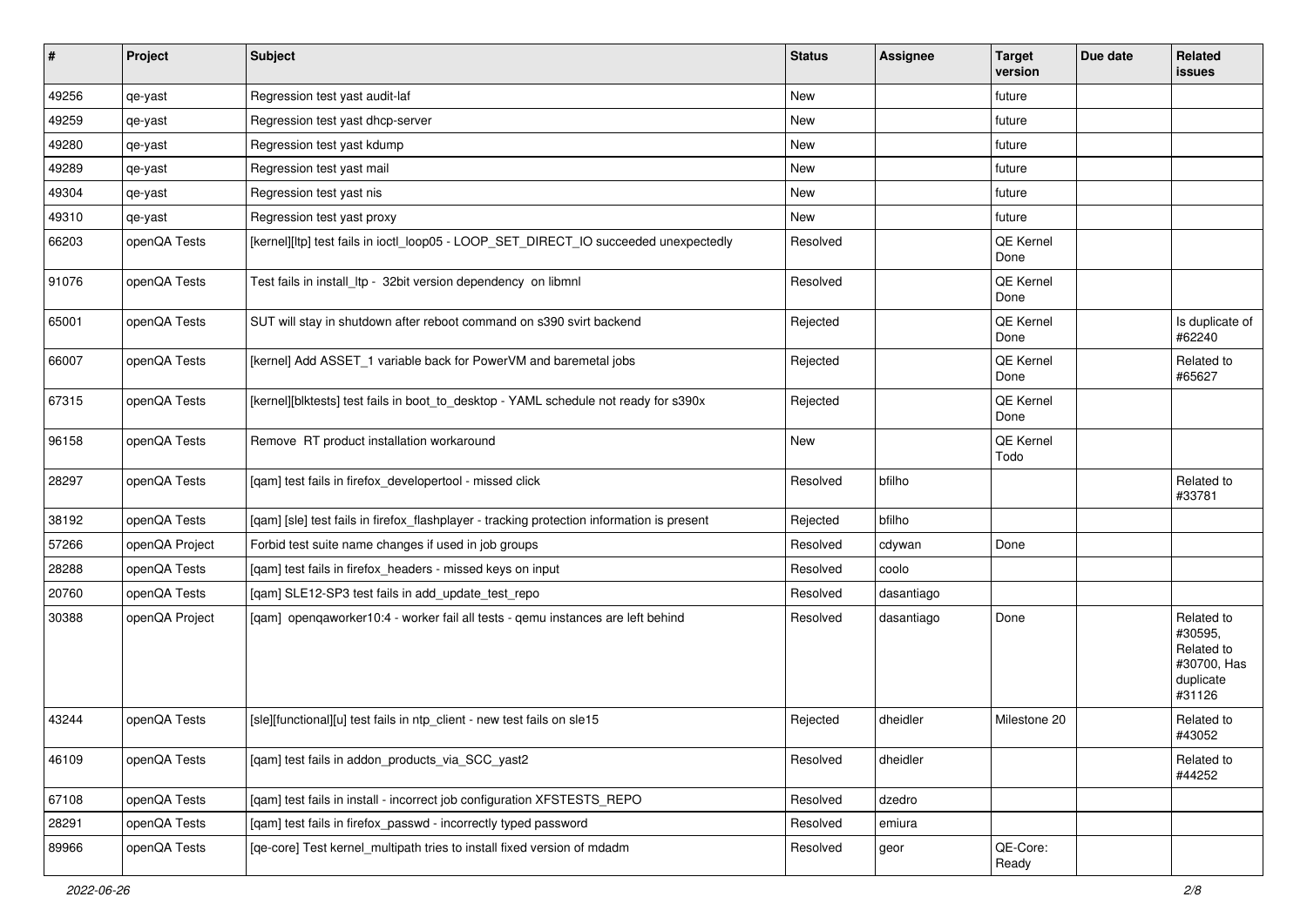| $\vert$ # | Project        | <b>Subject</b>                                                                                            | <b>Status</b> | <b>Assignee</b> | <b>Target</b><br>version | Due date   | <b>Related</b><br><b>issues</b>                     |
|-----------|----------------|-----------------------------------------------------------------------------------------------------------|---------------|-----------------|--------------------------|------------|-----------------------------------------------------|
| 48362     | openQA Tests   | [qam] test fails in supportutils - remove pam check                                                       | Resolved      | hurhaj          |                          |            |                                                     |
| 49418     | openQA Tests   | [qe-asg][qem] test fails in cluster_md                                                                    | Resolved      | jadamek         |                          |            |                                                     |
| 49268     | qe-yast        | Regression test yast firewall                                                                             | Rejected      | JERiveraMoya    | future                   |            |                                                     |
| 49295     | qe-yast        | [qam][newt][yast2-nfs-client] Regression test yast nfs                                                    | Resolved      | jgwang          |                          |            |                                                     |
| 49313     | qe-yast        | [qam][newt][yast2-rdp] Regression test yast rdp                                                           | Resolved      | jgwang          |                          |            |                                                     |
| 49253     | qe-yast        | [qam] Regression test for yast add-on command line option                                                 | Rejected      | jgwang          |                          |            |                                                     |
| 38180     | openQA Tests   | [gam] [sle15] test fails in userspace systemd - update test suite for sle15                               | Rejected      | itzhao          |                          |            |                                                     |
| 48467     | openQA Tests   | [qam][sle] test fails in zypper_lifecycle_toolchain - increase timeout for installation                   | Resolved      | martinsmac      |                          | 2019-03-16 | Is duplicate of<br>#47228                           |
| 65627     | openQA Project | [kernel] Job fails to download LTP asset file                                                             | Resolved      | <b>MDoucha</b>  | QE Kernel<br>Done        |            | Related to<br>#66007                                |
| 65067     | openQA Tests   | [kernel] test fails in clone301                                                                           | Resolved      | metan           | <b>QE Kernel</b><br>Done |            |                                                     |
| 20904     | openQA Tests   | [qam] - test fails in bootloader_s390 - ftp is missing install medium                                     | Resolved      | mgriessmeier    |                          |            | Related to<br>#21038                                |
| 34255     | openQA Tests   | [sle] test fails in kdump_and_crash - fail related to ruby2.1-rubygem-nokogiri                            | Resolved      | mgriessmeier    |                          |            | Related to<br>#34777                                |
| 49265     | qe-yast        | [gam][maint][yast2-storage][yast2-storage-ng] Regression test yast disk                                   | Resolved      | mgrifalconi     |                          |            |                                                     |
| 49286     | qe-yast        | [gam][newt][yast2-lang] Regression test yast language                                                     | Resolved      | mgrifalconi     |                          |            |                                                     |
| 19486     | openQA Tests   | [qam][sle][functional][s390] test fails in install_update -> consoletest_setup types password to<br>early | Resolved      | okurz           |                          |            | Has duplicate<br>#19530, Has<br>duplicate<br>#19584 |
| 30033     | openQA Tests   | [qam] test fails in libreoffice_mainmenu_components - ttyS0 permission denied                             | Resolved      | okurz           |                          |            | Related to<br>#29940                                |
| 38066     | openQA Tests   | [gam] [sle] [functional] test fails in application starts on login - failure after check screen<br>change | Resolved      | okurz           |                          |            |                                                     |
| 38069     | openQA Tests   | [gam] [sle] [functional] test fails in pidgin IRC - failure after check screen change                     | Resolved      | okurz           |                          |            |                                                     |
| 89990     | openQA Tests   | Error on tests/kernel/run ltp.pm: Can't locate sle/tests/kernel/run ltp.pm                                | Resolved      | okurz           | Ready                    |            | Related to<br>#67723                                |
| 20804     | openQA Tests   | [gam] SLE12-SP3 test fails in system role - incorrect content of variable MAINT TEST REPO                 | Resolved      | osukup          |                          |            |                                                     |
| 31699     | openQA Tests   | [qam] test fails in scc_registration - failing since scc_addons update                                    | Resolved      | osukup          |                          |            |                                                     |
| 37928     | openQA Tests   | [QAM] [SLE 15] Migrate Itp tests in Updates to new runner                                                 | Resolved      | osukup          |                          |            |                                                     |
| 34693     | openQA Tests   | [qam] test fails in install_update - missing INCIDENT_PATCH                                               | Rejected      | osukup          |                          |            |                                                     |
| 20696     | openQA Tests   | [gam] Make evolution prepare servers compatibile with openSUSE                                            | Resolved      | pcervinka       |                          |            | Related to<br>#19320                                |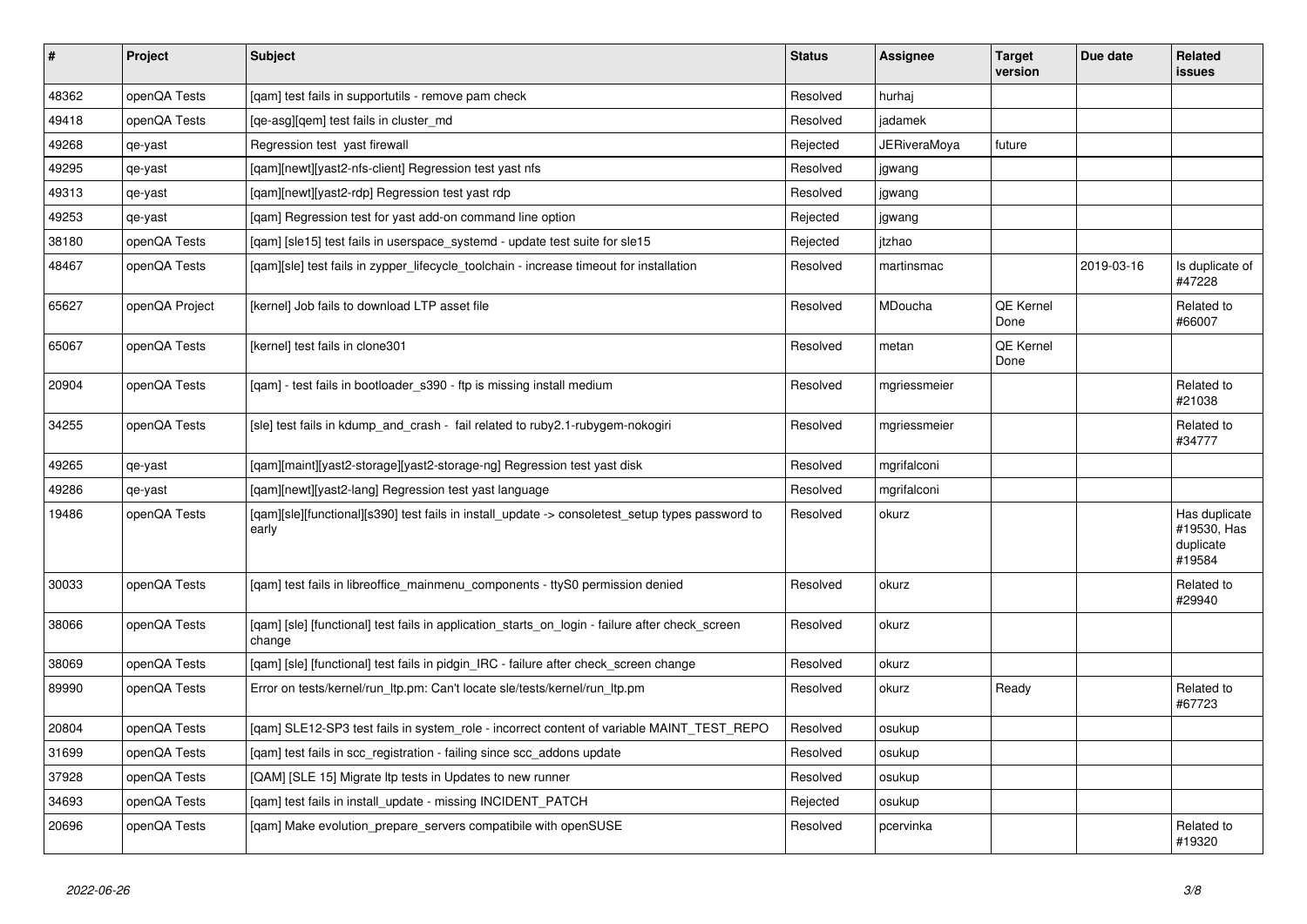| $\vert$ # | Project        | <b>Subject</b>                                                                                           | <b>Status</b> | Assignee  | <b>Target</b><br>version | Due date | Related<br>issues       |
|-----------|----------------|----------------------------------------------------------------------------------------------------------|---------------|-----------|--------------------------|----------|-------------------------|
| 48524     | openQA Tests   | [qam][ha] Test fails during iscsi client setup - host: command not found                                 | Resolved      | pcervinka |                          |          | Has duplicate<br>#48302 |
| 20716     | openQA Tests   | [qam] test fails in zypper_info triggered on incidents -> needs adaption of pattern match                | Resolved      | pcervinka |                          |          |                         |
| 20782     | openQA Tests   | [qam] test fails in install_patterns - mariadb test tries to install devel packages                      | Resolved      | pcervinka |                          |          |                         |
| 21048     | openQA Tests   | [gam] test fails in tracker search in nautilus - keyboard press is not reaching target                   | Resolved      | pcervinka |                          |          | Related to<br>#5830     |
| 25926     | openQA Tests   | [gam] test fails in sle2docker                                                                           | Resolved      | pcervinka |                          |          |                         |
| 27205     | openQA Tests   | [qam] test fails in setup - failing needles in iscsi support server                                      | Resolved      | pcervinka |                          |          |                         |
| 27244     | openQA Tests   | [qam] test fails in select_patterns_and_packages - ha pattern is unselected                              | Resolved      | pcervinka |                          |          |                         |
| 27618     | openQA Tests   | [qam] test fails in firefox_java - remote side changed appearance                                        | Resolved      | pcervinka |                          |          |                         |
| 27901     | openQA Tests   | [qam] test fails in evolution_smoke - imap aol not responding                                            | Resolved      | pcervinka |                          |          |                         |
| 28528     | openQA Tests   | [qam] test fails in groupwise - package is missing in ibs                                                | Resolved      | pcervinka |                          |          |                         |
| 30039     | openQA Tests   | [qam] test fails in zypper_lr_validate - use version_utils instead of utils                              | Resolved      | pcervinka |                          |          |                         |
| 30127     | openQA Tests   | [qam] test fails in application_starts_on_login - dynamic space in needle                                | Resolved      | pcervinka |                          |          |                         |
| 30814     | openQA Tests   | [qam] test fails in yast2_ntpclient - log window is not closed                                           | Resolved      | pcervinka |                          |          |                         |
| 31180     | openQA Tests   | [qam] test fails in kernel_kexec - migration to systemctl broke the test                                 | Resolved      | pcervinka |                          |          |                         |
| 31309     | openQA Tests   | [qam] test fails in libreoffice_mainmenu_components - needles should be updated                          | Resolved      | pcervinka |                          |          |                         |
| 31315     | openQA Tests   | [gam] test fails in wireshark - rm command is not fully typed after alt-f4                               | Resolved      | pcervinka |                          |          |                         |
| 31810     | openQA Tests   | [gam] test fails in docker - disable docker tests on sle12-sp1                                           | Resolved      | pcervinka |                          |          |                         |
| 32716     | openQA Tests   | [qa]test fails in shutdown                                                                               | Resolved      | pcervinka |                          |          |                         |
| 33469     | openQA Tests   | [qam] test fails in dstat - clean/update needles for dstat-fileoutput                                    | Resolved      | pcervinka |                          |          | Related to<br>#32719    |
| 33643     | openQA Tests   | [qam][ha] test fails in ha_cluster_init - scp failure                                                    | Resolved      | pcervinka |                          |          |                         |
| 37093     | openQA Tests   | [qam] test fails in evolution_mail_imap - remove workaround for bsc#1049387                              | Resolved      | pcervinka |                          |          |                         |
| 41030     | openQA Tests   | [qam] test fails in updates_packagekit_kde - zypper update requires additional install step              | Resolved      | pcervinka |                          |          | Related to<br>#41396    |
| 48155     | openQA Project | [qam][tools][kernel] Duplicate bootindex with multiple paths                                             | Resolved      | pcervinka |                          |          |                         |
| 49121     | openQA Tests   | [qam][kernel][multipath][aarch64] Qemu fails setup multipath on qemu_aarch64                             | Resolved      | pcervinka |                          |          |                         |
| 49217     | openQA Tests   | [qam][kernel][aarch64][sle] kdump is not scheduled for aarch64                                           | Resolved      | pcervinka |                          |          |                         |
| 50045     | openQA Tests   | [qam][blue][sle] - Fix type_password to accept parameters and pass them to the inner call<br>type_string | Resolved      | pcervinka |                          |          | Related to<br>#49655    |
| 50309     | openQA Tests   | [qam][blue][leap][opensuse] Update online_repos behavior to activate online repositories                 | Resolved      | pcervinka |                          |          | Blocks #39449           |
| 50387     | openQA Tests   | [qam][blue] - test fails in updates_packagekit_kde                                                       | Resolved      | pcervinka |                          |          |                         |
| 50459     | openQA Tests   | [qam][blue][leap] test fails in updates_packagekit_gpk - fail after update                               | Resolved      | pcervinka |                          |          |                         |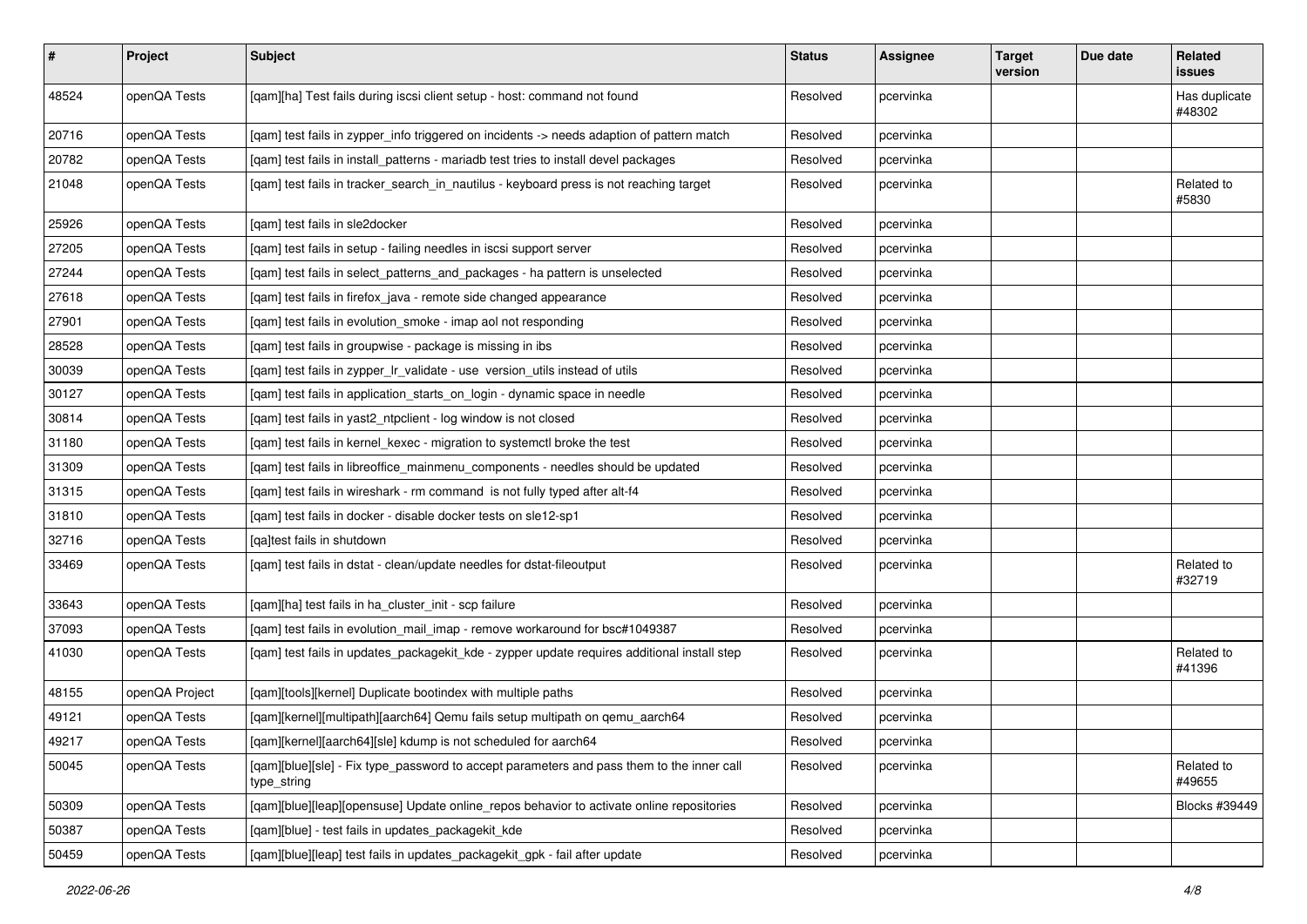| $\vert$ # | Project        | <b>Subject</b>                                                                                                     | <b>Status</b> | Assignee  | <b>Target</b><br>version | Due date | <b>Related</b><br><b>issues</b>                                        |
|-----------|----------------|--------------------------------------------------------------------------------------------------------------------|---------------|-----------|--------------------------|----------|------------------------------------------------------------------------|
| 30514     | openQA Tests   | [qam] test fails in java - increase timeout for installation                                                       | Closed        | pcervinka |                          |          |                                                                        |
| 20790     | openQA Tests   | [qam] SLE12-SP3 test fails in 1_unknown_- slenkins-tests-openvpn-control                                           | Rejected      | pcervinka |                          |          | Related to<br>#20002                                                   |
| 21774     | openQA Tests   | [qam] test fails in evolution_mail_imap - test hangs on querying authentication types                              | Rejected      | pcervinka |                          |          | Related to<br>#21814,<br>Related to<br>#29357,<br>Related to<br>#29360 |
| 26830     | openQA Tests   | [qam] test fails in sle2docker - sles docker image has new name                                                    | Rejected      | pcervinka |                          |          |                                                                        |
| 32896     | openQA Tests   | [sle] test fails in pdsh slave                                                                                     | Rejected      | pcervinka |                          |          |                                                                        |
| 33451     | openQA Tests   | [qam] test fails in dstat - package not available on SP1                                                           | Rejected      | pcervinka |                          |          |                                                                        |
| 37438     | openQA Tests   | [qam] test fails in kernel_ltp_fs - issue in qa_testsuite                                                          | Rejected      | pcervinka |                          |          |                                                                        |
| 41396     | openQA Tests   | [gam] Revise updates packagekit kde                                                                                | Rejected      | pcervinka |                          |          | Related to<br>#41030,<br>Related to<br>#36138                          |
| 48308     | openQA Tests   | [qam][kernel] test fails in kernel_multipath - missing python2 module                                              | Rejected      | pcervinka |                          |          |                                                                        |
| 48530     | openQA Tests   | [qam] Test fails in update_install for networkmager update on ppc64le and s390                                     | Rejected      | pcervinka |                          |          |                                                                        |
| 49628     | openQA Tests   | [gam] test fails in setup online repos - missing configure online repositories                                     | Rejected      | pcervinka |                          |          | Related to<br>#39449                                                   |
| 37925     | openQA Tests   | [QAM] [SLE 15] Make SLE-HPC product installation compatible with QAM update flow                                   | Resolved      | pcervinka | Done                     |          |                                                                        |
| 38135     | openQA Tests   | [qam] [sle15] test fails in userspace_bind - qa_test_bind is not updated for SLE15                                 | Resolved      | pcervinka | Done                     |          |                                                                        |
| 39536     | openQA Tests   | [qam] test fails in patch_and_reboot - add missing variables for qam test issues                                   | Resolved      | pcervinka | Done                     |          |                                                                        |
| 39887     | openQA Tests   | [kernel] [sle] [network] test fails in before test - network failure                                               | Resolved      | pcervinka | Done                     |          |                                                                        |
| 40181     | openQA Tests   | [network] test fails in before test - wicked basic test fails on 15SP1                                             | Resolved      | pcervinka | Done                     |          |                                                                        |
| 40547     | openQA Tests   | [gam][opensuse] test fails in updates packagekit kde - job timeout                                                 | Resolved      | pcervinka | Done                     |          |                                                                        |
| 38015     | openQA Project | [gam] [sle15] Missing SLE5 iso                                                                                     | Rejected      | pcervinka | Done                     |          |                                                                        |
| 38261     | openQA Tests   | [qam] test fails in keymap_or_locale - tested text not written in console                                          | Rejected      | pcervinka | Done                     |          |                                                                        |
| 76933     | openQA Tests   | [opensuse] Add clojure test to Tumbleweed                                                                          | New           | pcervinka | QE Kernel<br>Current     |          |                                                                        |
| 51365     | openQA Tests   | [research] Named pipe /dev/sshserial missing lines on first use                                                    | Resolved      | pcervinka | QE Kernel<br>Done        |          |                                                                        |
| 52409     | openQA Tests   | [sle][kernel][textmode][ppc] test fails in system role - installation fail during system role selection   Resolved |               | pcervinka | QE Kernel<br>Done        |          |                                                                        |
| 56615     | openQA Tests   | [kernel] test fails in tuned - error message for perf_bias failure is different on SLE15-SP1                       | Resolved      | pcervinka | QE Kernel<br>Done        |          |                                                                        |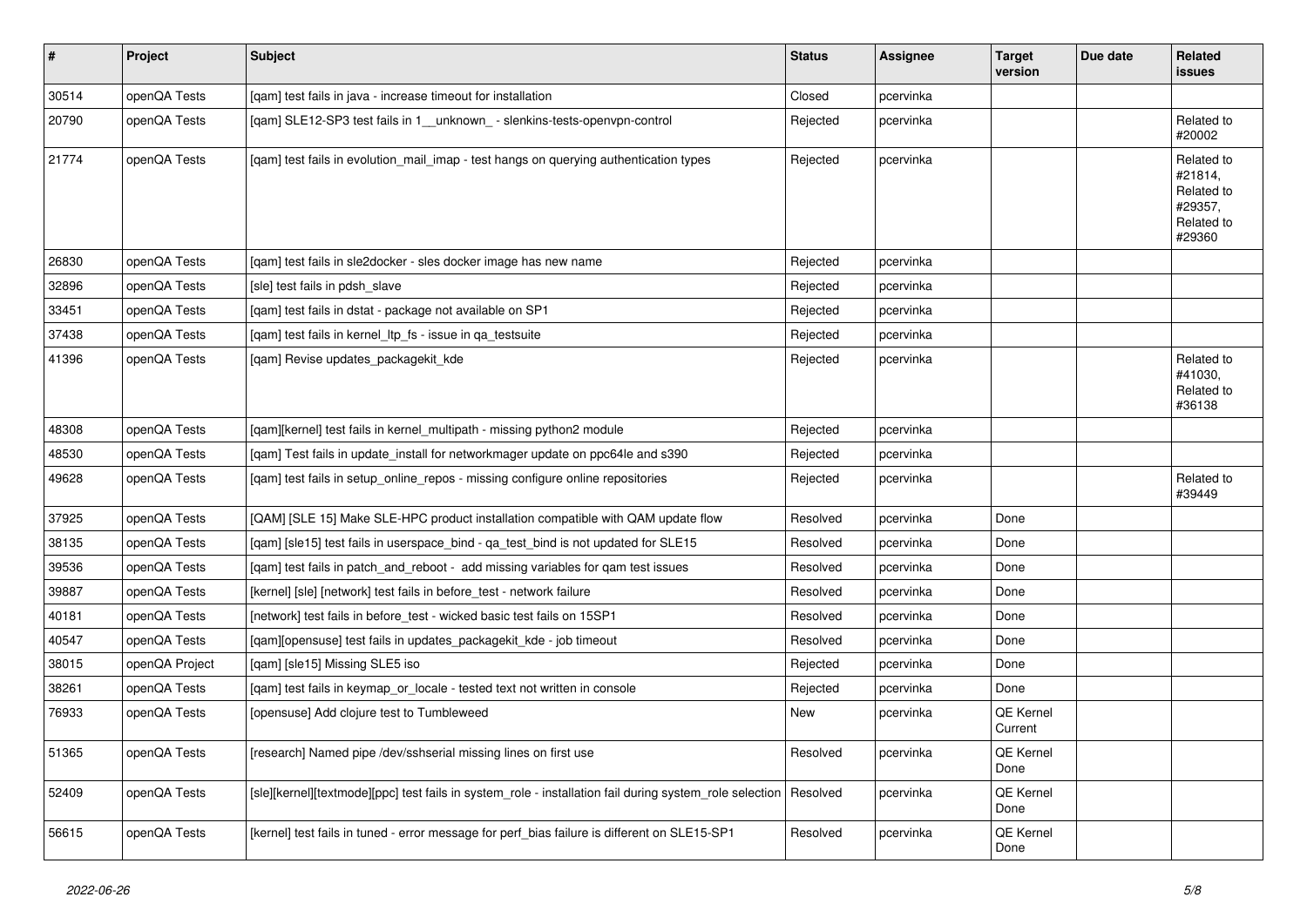| $\vert$ # | Project      | <b>Subject</b>                                                                                                 | <b>Status</b> | Assignee  | <b>Target</b><br>version | Due date | Related<br>issues                                                                                  |
|-----------|--------------|----------------------------------------------------------------------------------------------------------------|---------------|-----------|--------------------------|----------|----------------------------------------------------------------------------------------------------|
| 57224     | openQA Tests | [kernel] - test fails in kdump_and_crash - pasword is not entered before grub                                  | Resolved      | pcervinka | QE Kernel<br>Done        |          |                                                                                                    |
| 57329     | openQA Tests | [kernel][functional] PowerVM console is not active all the time                                                | Resolved      | pcervinka | QE Kernel<br>Done        |          | Related to<br>#54617,<br>Related to<br>#58220,<br>Related to<br>#14626, Has<br>duplicate<br>#62819 |
| 58871     | openQA Tests | [spvm][kernel][functional] Shutdown check not implemented for spvm backend                                     | Resolved      | pcervinka | <b>QE Kernel</b><br>Done |          |                                                                                                    |
| 59226     | openQA Tests | [kernel]ltp][spvm][sporadic] test fails in boot ltp - cat /tmp/ver linux before.txt timeout                    | Resolved      | pcervinka | <b>QE Kernel</b><br>Done |          | Related to<br>#59190                                                                               |
| 59843     | openQA Tests | [spvm][kernel][openga] test fails in coredump collect - multiple select console fails                          | Resolved      | pcervinka | QE Kernel<br>Done        |          | Related to<br>#60497                                                                               |
| 59954     | openQA Tests | [kernel][spvm] test fails in qa_test_klp - git should be git-core                                              | Resolved      | pcervinka | <b>QE Kernel</b><br>Done |          |                                                                                                    |
| 60083     | openQA Tests | [kernel][functional] - test fails in boot to desktop - password is not entered                                 | Resolved      | pcervinka | QE Kernel<br>Done        |          |                                                                                                    |
| 60182     | openQA Tests | [kernel][spvm] test fails in lvm no separate home - update needles                                             | Resolved      | pcervinka | QE Kernel<br>Done        |          |                                                                                                    |
| 60326     | openQA Tests | [kernel] test fails in multipath - update schedule                                                             | Resolved      | pcervinka | <b>QE Kernel</b><br>Done |          |                                                                                                    |
| 60746     | openQA Tests | [kernel] test fails in boot to desktop - increase timeout after password                                       | Resolved      | pcervinka | QE Kernel<br>Done        |          |                                                                                                    |
| 60818     | openQA Tests | [kernel] test fails in kdump and crash - password prompt is not catched                                        | Resolved      | pcervinka | <b>QE Kernel</b><br>Done |          |                                                                                                    |
| 63610     | openQA Tests | [kernel][ltp][spvm] - test fails in pkey01 on spvm                                                             | Resolved      | pcervinka | QE Kernel<br>Done        |          | Related to<br>#63943                                                                               |
| 63943     | openQA Tests | [kernel][ltp] test fails in pkey01 - Setup hugepages before test execution                                     | Resolved      | pcervinka | QE Kernel<br>Done        |          | Related to<br>#63610                                                                               |
| 64030     | openQA Tests | [kernel][ltp]spvm] test fails in boot_ltp - Not finished boot                                                  | Resolved      | pcervinka | <b>QE Kernel</b><br>Done |          |                                                                                                    |
| 66188     | openQA Tests | [kernel] test fails in boot Itp - increase timeout                                                             | Resolved      | pcervinka | QE Kernel<br>Done        |          |                                                                                                    |
| 73099     | openQA Tests | [kernel][powervm] Test fails in install klp product - console is not switched                                  | Resolved      | pcervinka | <b>QE Kernel</b><br>Done |          |                                                                                                    |
| 53165     | openQA Tests | [kernel][installation][lvm] test fails in lvm_no_separate_home - update lvm installation part for<br>sle12-sp5 | Closed        | pcervinka | QE Kernel<br>Done        |          |                                                                                                    |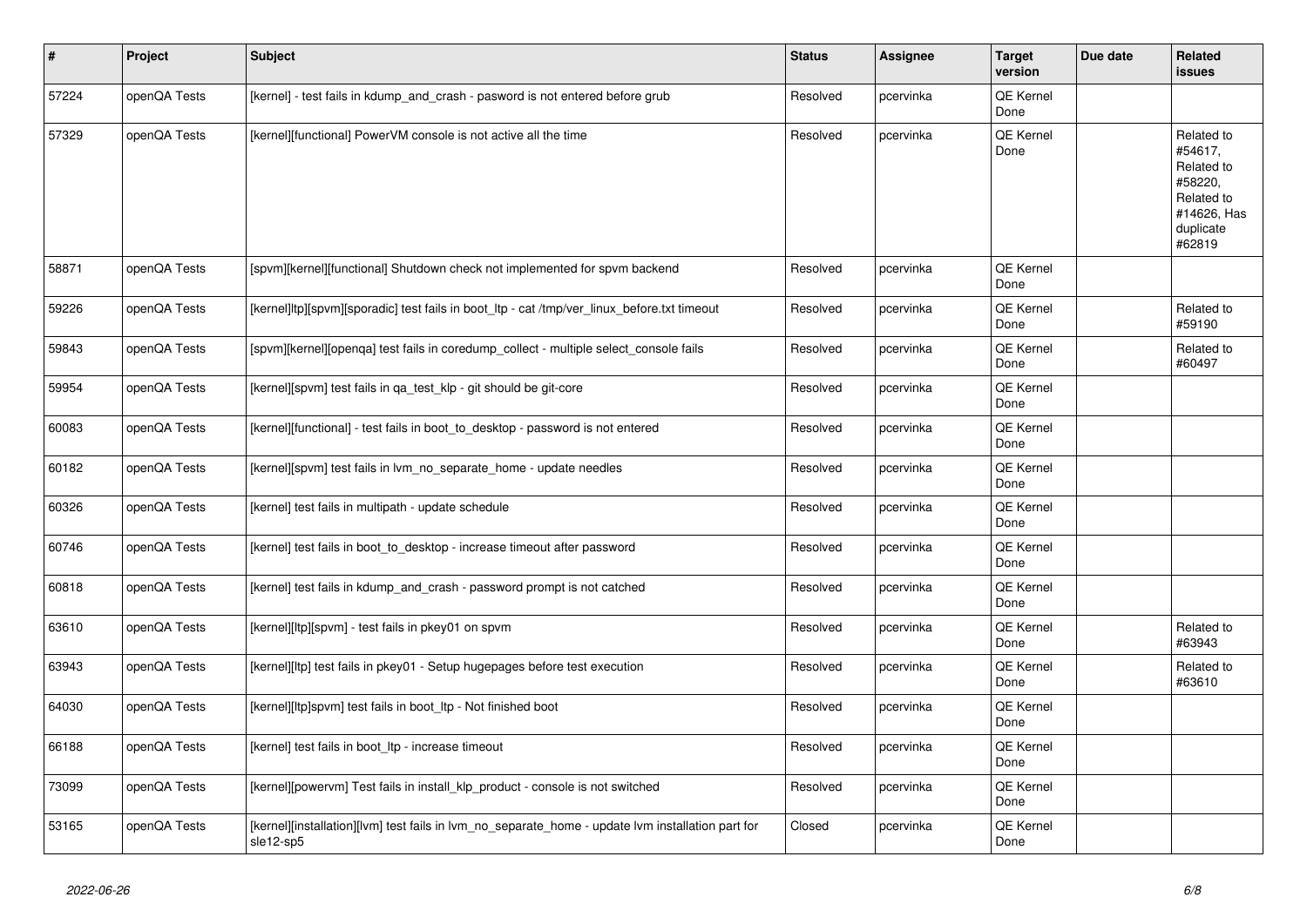| $\vert$ # | Project      | Subject                                                                                         | <b>Status</b> | <b>Assignee</b> | <b>Target</b><br>version | Due date   | Related<br>issues    |
|-----------|--------------|-------------------------------------------------------------------------------------------------|---------------|-----------------|--------------------------|------------|----------------------|
| 53294     | openQA Tests | [kernel][ltp] test fails in boot_ltp - incorrect kernel name provided                           | Closed        | pcervinka       | QE Kernel<br>Done        |            | Related to<br>#51743 |
| 54275     | openQA Tests | [kernel]kotd][ltp][s390x] test fails in install_ltp - failure after install_kotd, console issue | Closed        | pcervinka       | QE Kernel<br>Done        |            | Related to<br>#54260 |
| 54416     | openQA Tests | [kernel][ltp] Setup GitLab CI for LTP daily builds                                              | Closed        | pcervinka       | QE Kernel<br>Done        |            |                      |
| 55166     | openQA Tests | [spvm][ppc][serial] test fails in kdump_and_crash - no response from serial                     | Closed        | pcervinka       | QE Kernel<br>Done        |            |                      |
| 58295     | openQA Tests | [kernel][sporadic] test fails in kdump_and_crash - password is entered too early                | Rejected      | pcervinka       | QE Kernel<br>Done        |            |                      |
| 59223     | openQA Tests | [kernel][spvm][sporadic] test fails in boot_ltp - timeout/slow boot                             | Rejected      | pcervinka       | QE Kernel<br>Done        |            |                      |
| 60449     | openQA Tests | [kernel] test fails in kdump_and_crash - test is disabling kdump                                | Rejected      | pcervinka       | QE Kernel<br>Done        |            |                      |
| 73207     | openQA Tests | [kernel] Test fails in tuned - incorrect profile                                                | Rejected      | pcervinka       | QE Kernel<br>Done        |            |                      |
| 99522     | openQA Tests | Test fails in kdump_and_crash in latest build after kernel upgrade in 15-SP4                    | Rejected      | pcervinka       | QE Kernel<br>Done        |            |                      |
| 44696     | openQA Tests | [qam] test fails in sshd - user password is weak                                                | Resolved      | pdostal         |                          |            |                      |
| 31657     | openQA Tests | [gam] test fails in runc - conflict between docker-runc and runc                                | Resolved      | pgeorgiadis     |                          |            |                      |
| 32434     | openQA Tests | [gam] - test fails in sle2docker - docker test suites don't clean images properly               | Resolved      | pgeorgiadis     |                          |            |                      |
| 46895     | openQA Tests | [qam] test fails in dracut - output not matched on 15SP1                                        | Resolved      | pstivanin       |                          | 2019-01-31 | Related to<br>#47417 |
| 104613    | openQA Tests | Enable Itp known issues on o3                                                                   | Resolved      | pvorel          | QE Kernel<br>Done        |            |                      |
| 50243     | openQA Tests | [kernel] - test fails in trinity - test is not designed to be run on ooo                        | Resolved      | pvorel          | QE Kernel<br>Done        |            | Related to<br>#50525 |
| 46487     | openQA Tests | [qam][functional][y] test fails in select_patterns_and_packages                                 | Resolved      | riafarov        | Milestone 24             |            |                      |
| 20980     | openQA Tests | [gam] test fails in addon products sle                                                          | Resolved      | riafarov        |                          |            |                      |
| 28015     | openQA Tests | [qam] test fails setup - aplay.pm syntax error                                                  | Resolved      | riafarov        |                          |            |                      |
| 34288     | openQA Tests | [qam] test fails in zypper_info - zypper_info shouldn't be started                              | Resolved      | riafarov        |                          |            | Related to<br>#32038 |
| 37979     | openQA Tests | [SLE] test fails in updates_packagekit_gpk - gpk-update-viewer doesn't start                    | Resolved      | riafarov        |                          |            | Related to<br>#31954 |
| 40418     | openQA Tests | [qam][functional][sle] test fails in select_patterns_and_packages                               | Resolved      | riafarov        |                          |            | Related to<br>#38870 |
| 49307     | qe-yast      | Regression test yast nis-server                                                                 | Rejected      | riafarov        |                          |            |                      |
| 49271     | qe-yast      | [qam][newt][yast2-ftp-server] Regression test yast ftp-server                                   | Resolved      | shukui          |                          |            |                      |